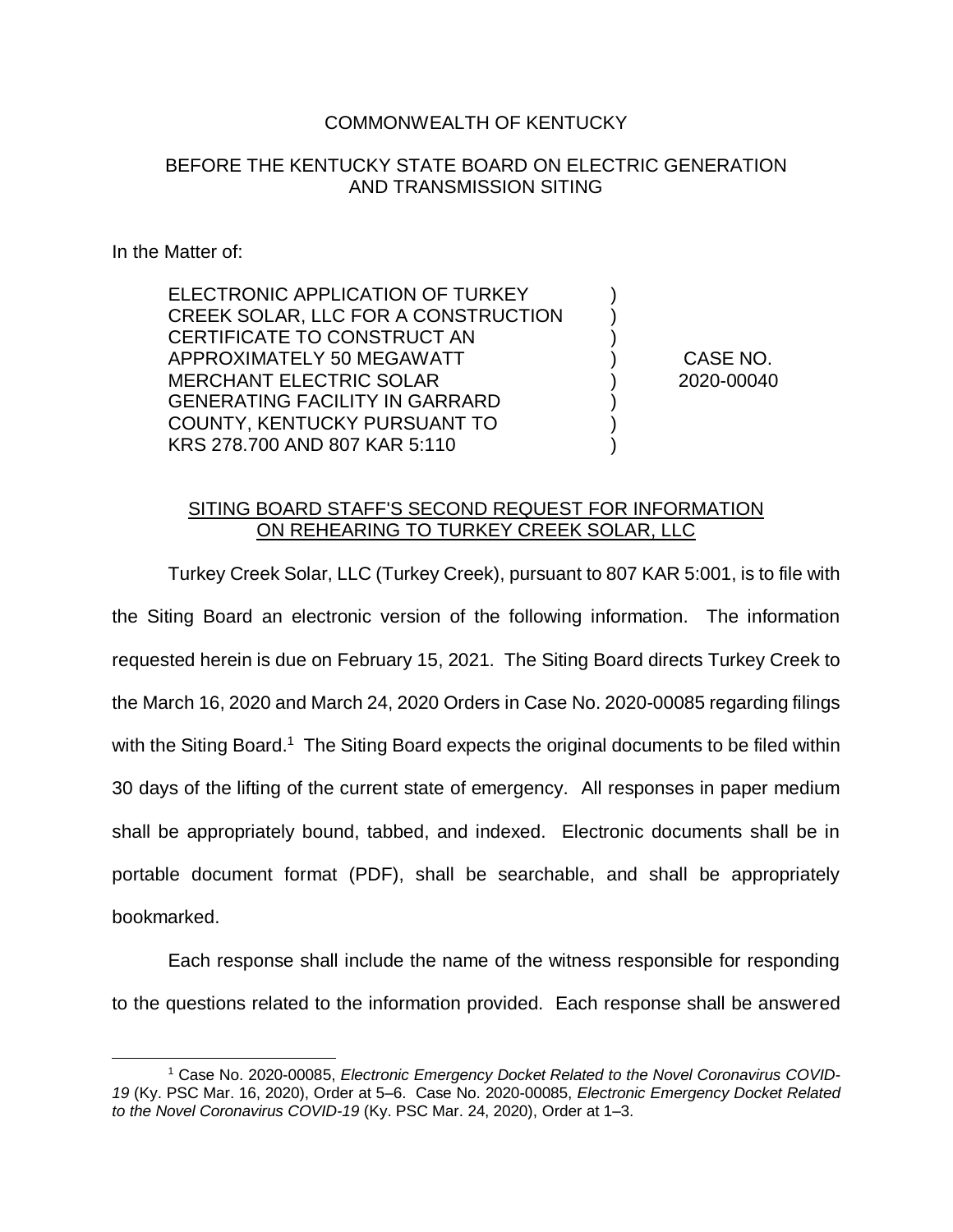under oath or, for representatives of a public or private corporation or a partnership or association or a governmental agency, be accompanied by a signed certification of the preparer or the person supervising the preparation of the response on behalf of the entity that the response is true and accurate to the best of that person's knowledge, information, and belief formed after a reasonable inquiry.

Turkey Creek shall make timely amendment to any prior response if Turkey Creek obtains information that indicates the response was incorrect when made or, though correct when made, is now incorrect in any material respect. For any request to which Turkey Creek fails or refuses to furnish all or part of the requested information, Turkey Creek shall provide a written explanation of the specific grounds for its failure to completely and precisely respond.

Careful attention shall be given to copied material to ensure that it is legible. When the requested information has been previously provided in this proceeding in the requested format, reference may be made to the specific location of that information in responding to this request. When filing a paper containing personal information, Turkey Creek shall, in accordance with 807 KAR 5:001, Section 4(10), encrypt or redact the paper so that personal information cannot be read.

1. Refer to Turkey Creek's response to Siting Board Staff's First Request for Information on Rehearing (Staff's First Request), Item 3.c.

a. State whether there is an industry best practice standard as it relates to mitigation of noise and visual impacts at solar sites in general.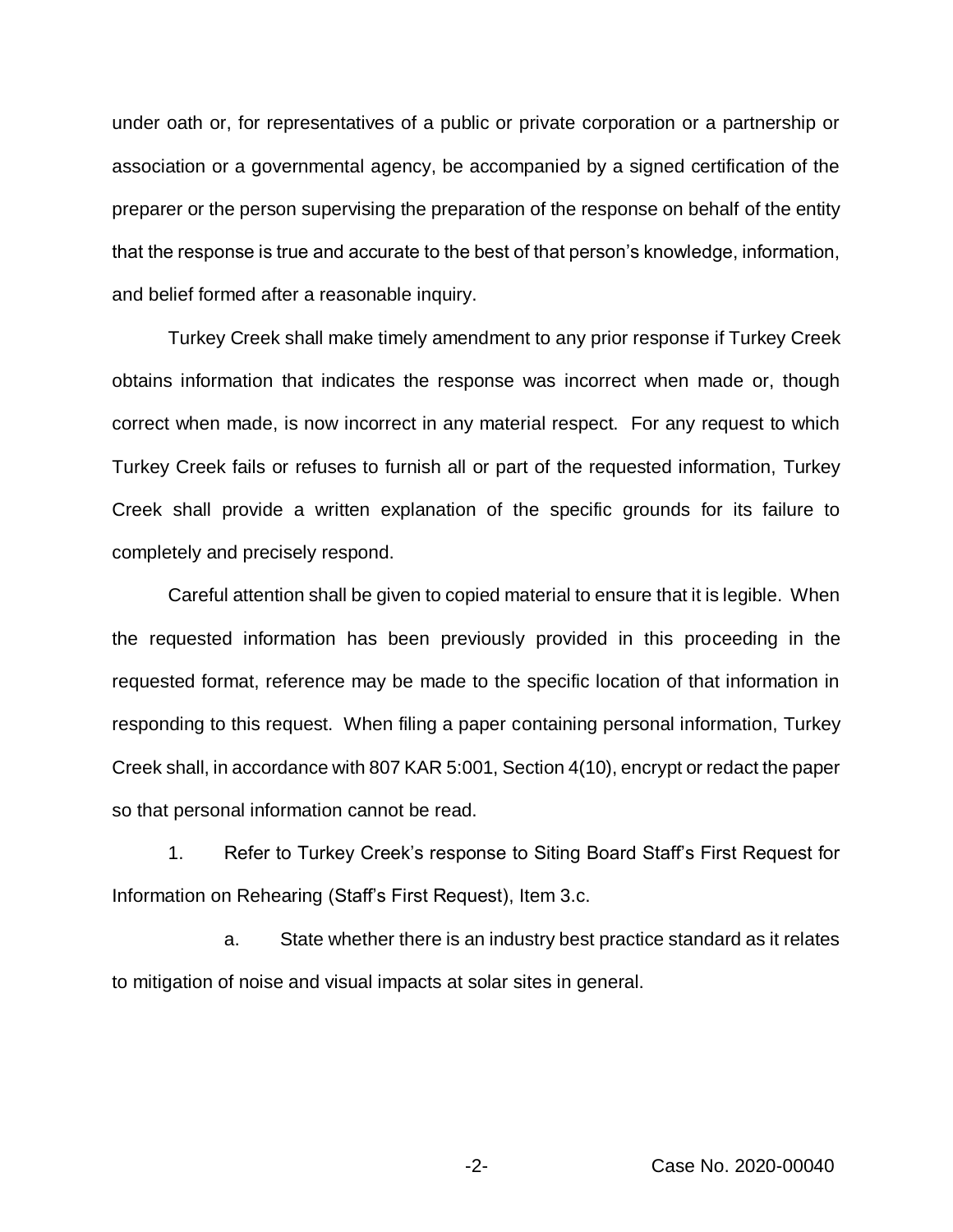b. State whether there is an industry best practice standard as it relates to mitigation of noise associated with the tamping process during construction at solar sites.

2. Refer to Turkey Creek's response to Staff's First Request, Item 3.e.

a. Provide the estimated total cost of the non-mature vegetative buffers that will be implemented as indicated on the preliminary site layout plan.

b. Provide the estimated total cost of planting mature vegetative buffers if those buffers were implemented as marked on the preliminary site layout plan.

3. Refer to Turkey Creek's response to Staff's First Request, Item 3.f(3). Provide the estimated total cost of the alternate buffer configuration assuming that the vegetative buffer would be located as indicated in the preliminary site layout plan.

4. Refer to Turkey Creek's response to Staff's First Request, Item 4. Provide the estimated total cost of the green slats and temporary canvas fencing.

5. Refer to Turkey Creek's response to Staff's First Request, Item 6.b. State whether construction work on Sundays is similar to construction work done that is typically done during the nighttime hours of 6 p.m. to 9 p.m., i.e., work that is reserved to make up for delays or limited to electrical work once the project is energized.

6. Refer to Turkey Creek's response to Staff's First Request, Appendix A.

a. Confirm that the reference at the top of the schedule to 70 MWdc is equivalent to 50 MWac.

b. Regarding the Pile Install, which is expected to last 105 days from March 15, 2022, until August 7, 2022, provide a detailed estimate of the number of days and estimated dates of when the actual tamping process will occur.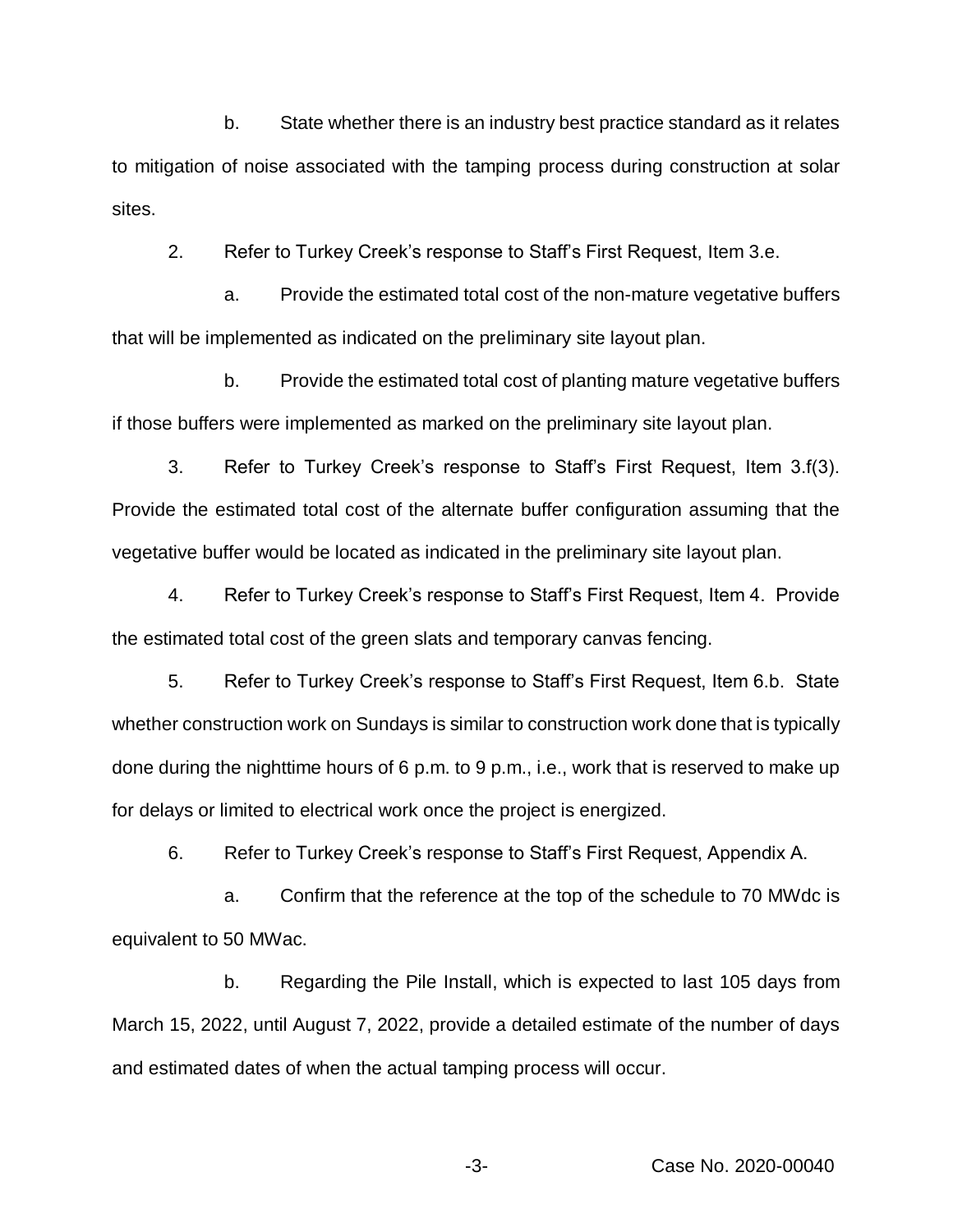2 Bidwell

Linda C. Bridwell, PE Executive Director Public Service Commission *on behalf of* the Kentucky State Board on Generation and Transmission Siting P.O. Box 615 Frankfort, KY 40602

DATED \_\_\_\_JAN 28 2021\_\_\_\_\_\_\_\_

cc: Parties of Record